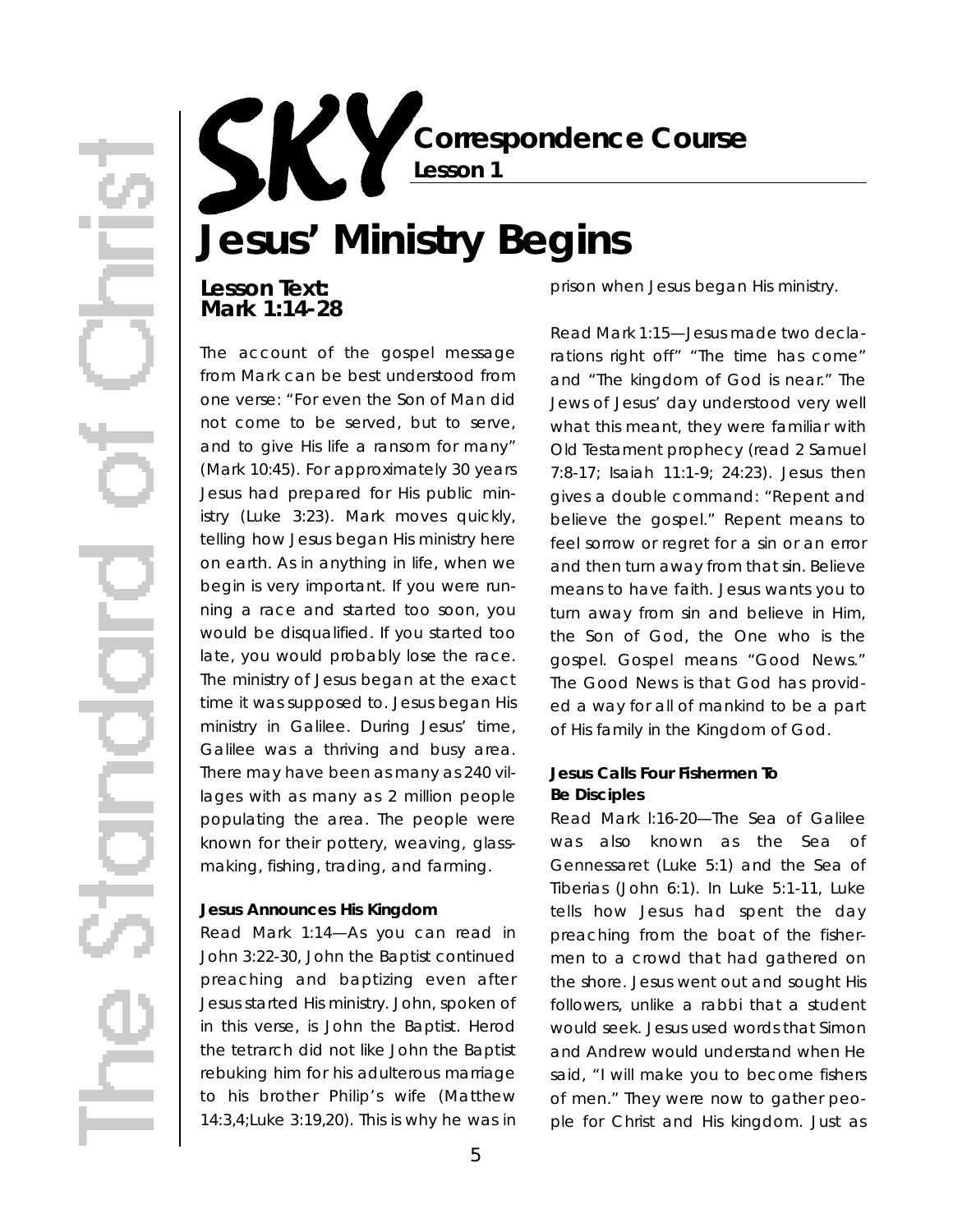fishermen know and understand how to fish, they would need to know and understand how to gather people for Jesus. Fish did not seek them out to be caught; nor would people (for the most part) seek them out to understand the gospel. They went immediately with Jesus. Both men had known about Jesus and His miracles prior to this event (John 1:35-42; 2:1-12,23). Luke 5:7,10 tell about how James and John were Peter and Andrew's partners in the fishing business. All four men—Peter, Andrew, James, and John—left their fishing business behind and followed Jesus straightway. Interesting Fact: The word *straightway* is used four times in this story and nineteen times in the book of Mark.

### **Jesus Taught With Authority**

*Read Mark 1:21,22*— Capernaum was a fishing village located on the northwest shore of the Sea of Galilee. When Jesus taught, the listeners were astonished. They were in awe, overwhelmed! They were in awe because of the content of what Jesus said and how He said it. The other teachers quoted and interpreted the law. Jesus spoke with authority and taught from firsthand experience. His was not just "book knowledge" that He enlightened His listeners with; He was the *author* of the book. Let's remember where Jesus had been living prior to coming to earth.

#### **Jesus Expels Demons**

*Read Mark 1:23,24*—While at the synagogue in Capernaum, Jesus demonstrated His authority by removing a demon from a man. The unclean spirit could be referred to as an evil spirit or demon. Do not confuse this with the devil, Satan. This unclean spirit knew exactly who Jesus was (read James 2:19). Jesus was a threat to the evil spirit's activities and power. When the one spirit spoke in the plural—"Let us alone; what have *we* to do with thee...?"—it spoke representing its kind. This spirit knew why Jesus was here on earth "For this purpose the Son of God was manifested, that He might destroy the

works of the devil" (1 John 3:8). When this unclean spirit asked, "Art thou come to destroy us?" it was not a new question (read Matthew 8:29). Demons know their day of judgment is coming; they just don't know when.

*Read Mark 1:25,26*—In the presence of Jesus, the evil spirit's departure from the man was noisy but harmless. In other words, the evil spirit's bark was greater than his bite. There was no fancy formula for removing the evil spirit. Jesus, showing His authority, commanded, "Hold thy peace, and come out."

Something to think about: When you allow yourself to be a slave to sin, drugs, alcohol, bad friends, and impure habits, the power of these sins do not leave quietly. It is hard and sometimes uncomfortable to break off a bad friendship or a habit that hurts your body. However, remember that continuing to be a slave to sin brings far more conflict and worse consequences than changing your ways and turning to Jesus for help.

*Read Mark 1:27,28*—The people were surprised and amazed by two events of the day: the teachings of Jesus, and His removal of a demon with a simple command. The events that occurred in the synagogue on this Sabbath day were shared throughout the region of Galilee.

There are *three* important elements in this story that stand out:

1. The word *straightway*. The ministry of Jesus began on time and actively.

2. Jesus' power and authority. He showed this with words and deeds.

3. The means whereby Jesus gathered His disciples. For the three years of Jesus' ministry, He taught His disciples how to be fishers of men.

A verse worthy to remember from this story: **"The time is fulfilled, and the kingdom of God is at hand: repent ye and believe the gospel"** (Mark 1:15).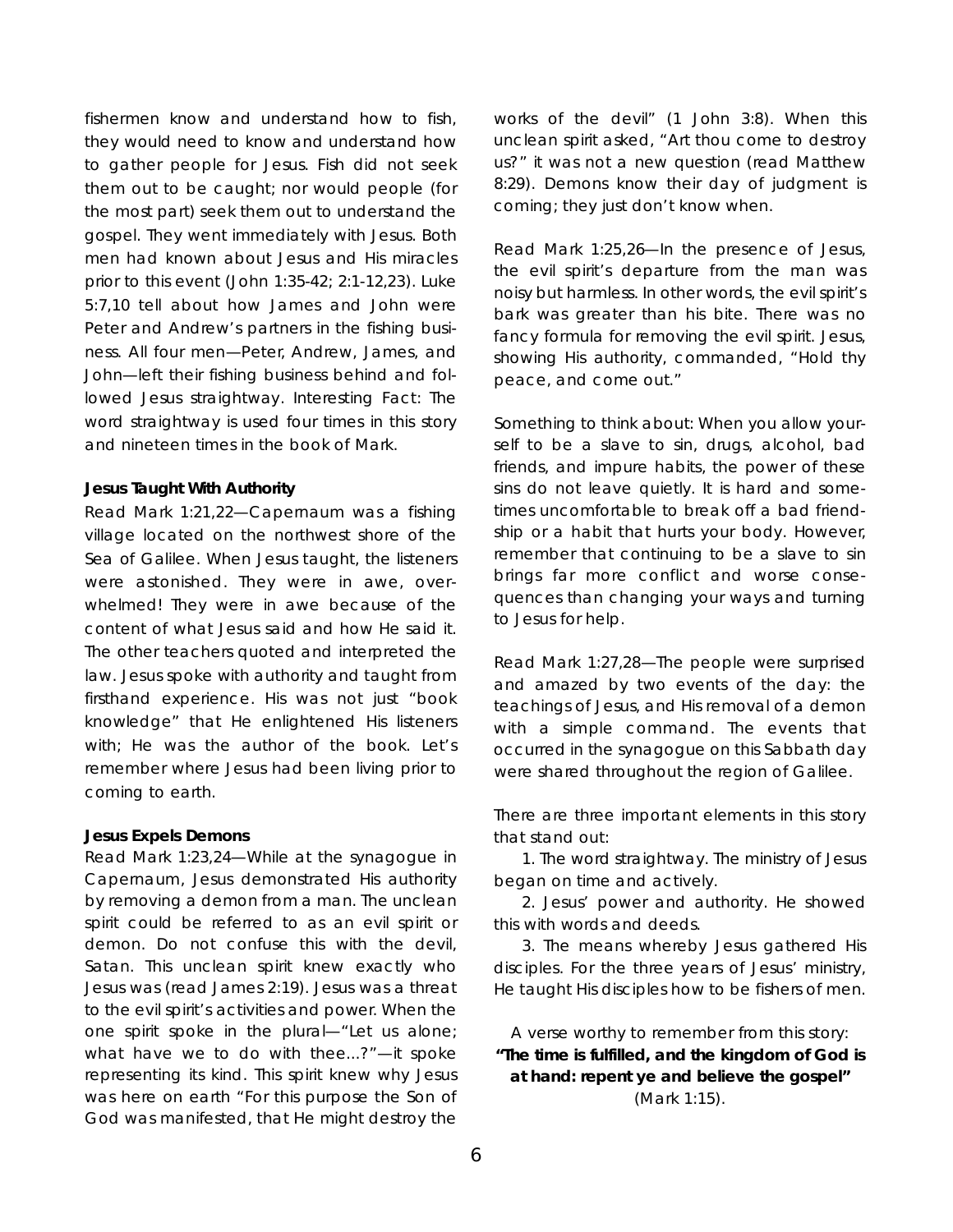

# **Questions and Answers**

- 1. Where did Jesus begin His ministry?
	- A. Galilee
	- B. Capernaum
	- C. Nazareth
- 2. Who is the John spoken of in verse 14 of Mark 1?
	- A. John the brother of Jesus
	- B. John the Baptist
	- C. John the apostle
- 3. How old was Jesus when He began His ministry and what is the scripture that supports the answer?
	- A. Approximately 28–Luke 10:3
	- B. Exactly 30–Matthew 5:7
	- C. Approximately 30–Luke 3:23

## 4. What does *repent* mean?

- A. Go back and try again.
- B. Feel sorrow or regret for a sin or an error.
- C. Know that what you did was wrong and try to do better next time.
- 5. What does *believe* mean?
	- A. To have faith
	- B. To know right from wrong
	- C. To act from your heart
- 6. What were the two declarations Jesus made from the start in Mark 1:15?

\_ \_ \_ \_ \_ \_ \_ \_ \_ \_ \_ \_ \_ \_ \_ \_ \_ \_ \_ \_ \_ \_ \_ \_ \_ \_ \_ \_ \_ \_ \_ \_ \_ \_ \_ \_ \_ \_ \_ \_ \_ \_ \_ \_ \_ \_ \_ \_ \_ \_ \_ \_ \_ \_ \_ \_ \_ \_ \_ \_ \_ \_ \_ \_ \_ \_ \_ \_ \_ \_ \_ \_ \_ \_ \_ \_ \_ \_ \_ \_ \_ \_ \_ \_ \_ \_ \_ \_ \_ \_ \_ \_ \_ \_ \_ \_ \_ \_ \_ \_ \_ \_ \_ \_ \_ \_ \_ \_ \_ \_ \_ \_ \_ \_ \_ \_ \_ \_ \_ \_ \_ \_ \_ \_ \_ \_ \_ \_ \_ \_ \_ \_ \_ \_ \_ \_ \_ \_ \_ \_ \_ \_ \_ \_ \_ \_ \_ \_ \_ \_ \_ \_ \_ \_ \_ \_ \_ \_ \_ \_ \_ \_ \_ \_ \_ \_ \_ \_ \_ \_ \_ \_ \_ \_ \_ \_ \_ \_ \_ \_ \_ \_ \_ \_ \_ \_ \_ \_ \_ \_ \_ \_ \_ \_ \_ \_ \_ \_ \_ \_ \_ \_ \_ \_ \_ \_ \_ \_ \_ \_ \_ \_ \_ \_ \_ \_ \_ \_ \_ \_ \_ \_ \_ \_ \_ \_ \_ \_ \_ \_ \_ \_ \_ \_ \_ \_ \_

### 7. What does *Gospel* mean?

- A. To repent
- B. To believe
- C. Good News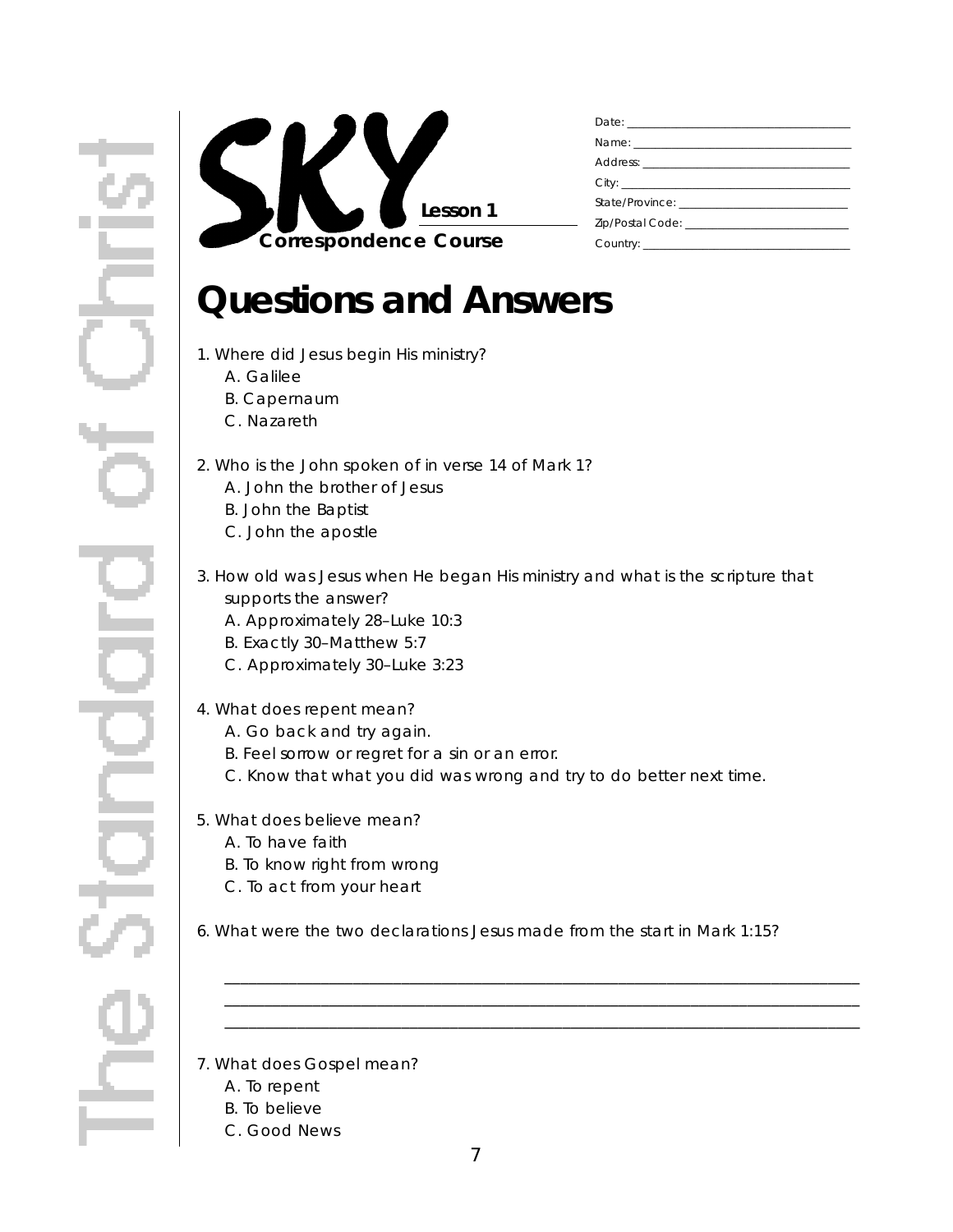8. Jesus told the fishermen that He would make them "fishers of men" (Mark 1:17). How can we apply that statement to us today?

| 9. What would be the right kind of bait to catch people with?<br>A. The gospel of the coming Kingdom of God.                          |
|---------------------------------------------------------------------------------------------------------------------------------------|
| B. If you don't join this organization, you will burn in hell-fear.                                                                   |
| C. When you die, you go to heaven.                                                                                                    |
|                                                                                                                                       |
| 10. True or False-The evil spirit in our story knew who Jesus was. ______                                                             |
| 11. True or False—To receive salvation, it is enough to know who Jesus is.______                                                      |
| 12. True or False—We must allow Jesus to have control over our lives so that we may receive the<br>gift of the Kingdom of God. ______ |
| 13. What was different about the way Jesus taught that made the people so amazed?                                                     |
|                                                                                                                                       |
| 14. Zebedee was the father of:                                                                                                        |
| A. James and Peter                                                                                                                    |
| <b>B. Peter and John</b>                                                                                                              |
| C. James and John                                                                                                                     |
| 15. How can you go about serving Christ today?                                                                                        |
|                                                                                                                                       |
|                                                                                                                                       |
| 16. There were three important elements in this story. Explain them in your own words.                                                |
|                                                                                                                                       |

\_ \_ \_ \_ \_ \_ \_ \_ \_ \_ \_ \_ \_ \_ \_ \_ \_ \_ \_ \_ \_ \_ \_ \_ \_ \_ \_ \_ \_ \_ \_ \_ \_ \_ \_ \_ \_ \_ \_ \_ \_ \_ \_ \_ \_ \_ \_ \_ \_ \_ \_ \_ \_ \_ \_ \_ \_ \_ \_ \_ \_ \_ \_ \_ \_ \_ \_ \_ \_ \_ \_ \_ \_ \_ \_ \_ \_ \_ \_ \_ \_ \_ \_ \_ \_ \_ \_ \_ \_ \_ \_ \_ \_ \_ \_ \_ \_ \_ \_ \_ \_ \_ \_ \_ \_ \_ \_ \_ \_ \_ \_ \_ \_ \_ \_ \_ \_ \_ \_ \_ \_ \_ \_ \_ \_ \_ \_ \_ \_ \_ \_ \_ \_ \_ \_ \_ \_ \_ \_ \_ \_ \_ \_ \_ \_ \_ \_ \_ \_ \_ \_ \_ \_ \_ \_ \_ \_ \_ \_ \_ \_ \_ \_ \_ \_ \_ \_ \_ \_ \_ \_ \_ \_ \_ \_ \_ \_ \_ \_ \_ \_ \_ \_ \_ \_ \_ \_ \_ \_ \_ \_ \_ \_ \_ \_ \_ \_ \_ \_ \_ \_ \_ \_ \_ \_ \_ \_ \_ \_ \_ \_ \_ \_ \_ \_ \_ \_ \_ \_ \_ \_ \_ \_ \_ \_ \_ \_ \_ \_ \_ \_ \_ \_ \_ \_ \_ \_ \_ \_ \_ \_ \_ \_ \_ \_ \_ \_ \_ \_ \_ \_ \_ \_ \_ \_ \_ \_ \_ \_ \_ \_ \_ \_ \_ \_ \_ \_ \_ \_ \_ \_ \_ \_ \_ \_ \_ \_ \_ \_ \_ \_ \_ \_ \_ \_ \_ \_ \_ \_ \_ \_ \_ \_ \_ \_ \_ \_ \_ \_ \_ \_ \_ \_ \_ \_ \_ \_ \_ \_ \_ \_ \_ \_ \_ \_ \_ \_ \_ \_ \_ \_ \_ \_ \_ \_ \_ \_ \_ \_ \_ \_ \_ \_ \_ \_ \_ \_ \_ \_ \_ \_ \_ \_ \_ \_ \_ \_ \_ \_ \_ \_ \_ \_ \_ \_ \_ \_ \_ \_ \_ \_ \_ \_ \_ \_ \_ \_ \_